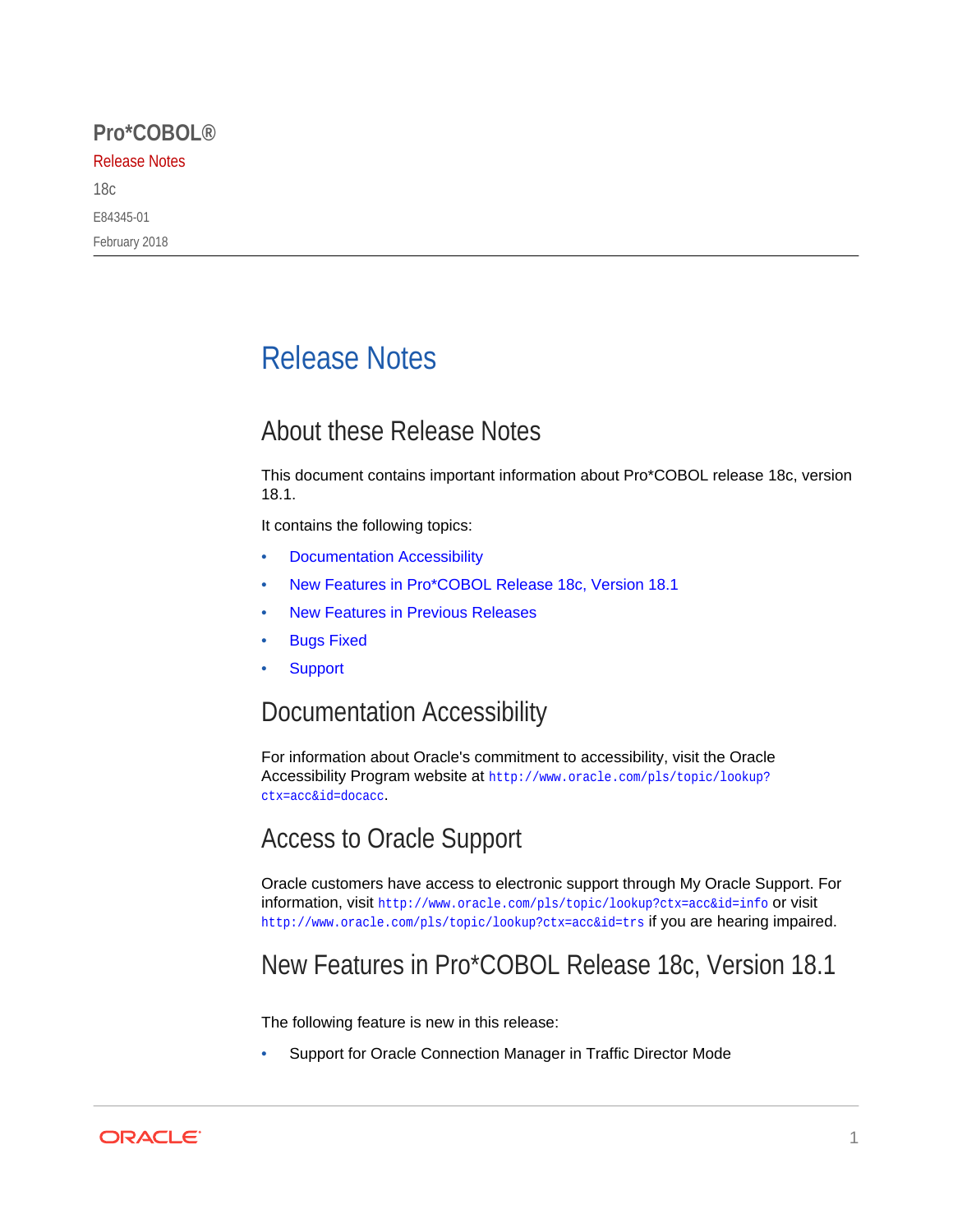<span id="page-1-0"></span>Oracle Connection Manager in Traffic Director Mode is a proxy that is placed between supported database clients and database instances for improved high availability, connection multiplexing, and load balancing.

### New Features in Previous Releases

This section lists new features introduced to Pro\*COBOL in previous releases.

### Features in Pro\*COBOL 12.2 Production

- Support for long identifiers (object lengths of 128 bytes). In previous releases, the object length limit was 30 bytes.
- Support for Oracle Instant Client Basic Light version.
- New command line option, trim\_password, to prevent authentication issues caused by password strings that contain trailing blank space.
- Support for Micro Focus Visual COBOL 2.2 Update 2 compiler for the following platforms:
	- Linux x64
	- Windows 64-bit and 32-bit
	- Solaris x86 (32-bit and 64-bit)
	- Solaris SPARC (32-bit and 64-bit)

#### Features in Pro\*COBOL 12.1 Production

- Support for Auto Increment Columns
- Support for 32k Columns
- Support for Prefetch By Memory
- Support for SQL Plan Management (SPM)

## Bugs Fixed

The following section lists bugs fixed in Pro\*COBOL. Numbers in parentheses following the description refer to bug numbers in the Oracle Bug Database.

#### Bugs Fixed in Pro\*COBOL Release 12.2 Production

- Pro\*COBOL no longer throws CSF-S-00000 error when common\_parser=yes in the timezone.pc file (9531787)
- Pro\*COBOL no longer throws ORA-01008 error when binds are used in the Select list while common parser=yes (14127422)
- Pro\*COBOL no longer throws ORA-932 error when precompiling with option USERID and common\_parser=yes for an INSERT statement which has CASE clause and TIMESTAMP function (14335958, 19473788)

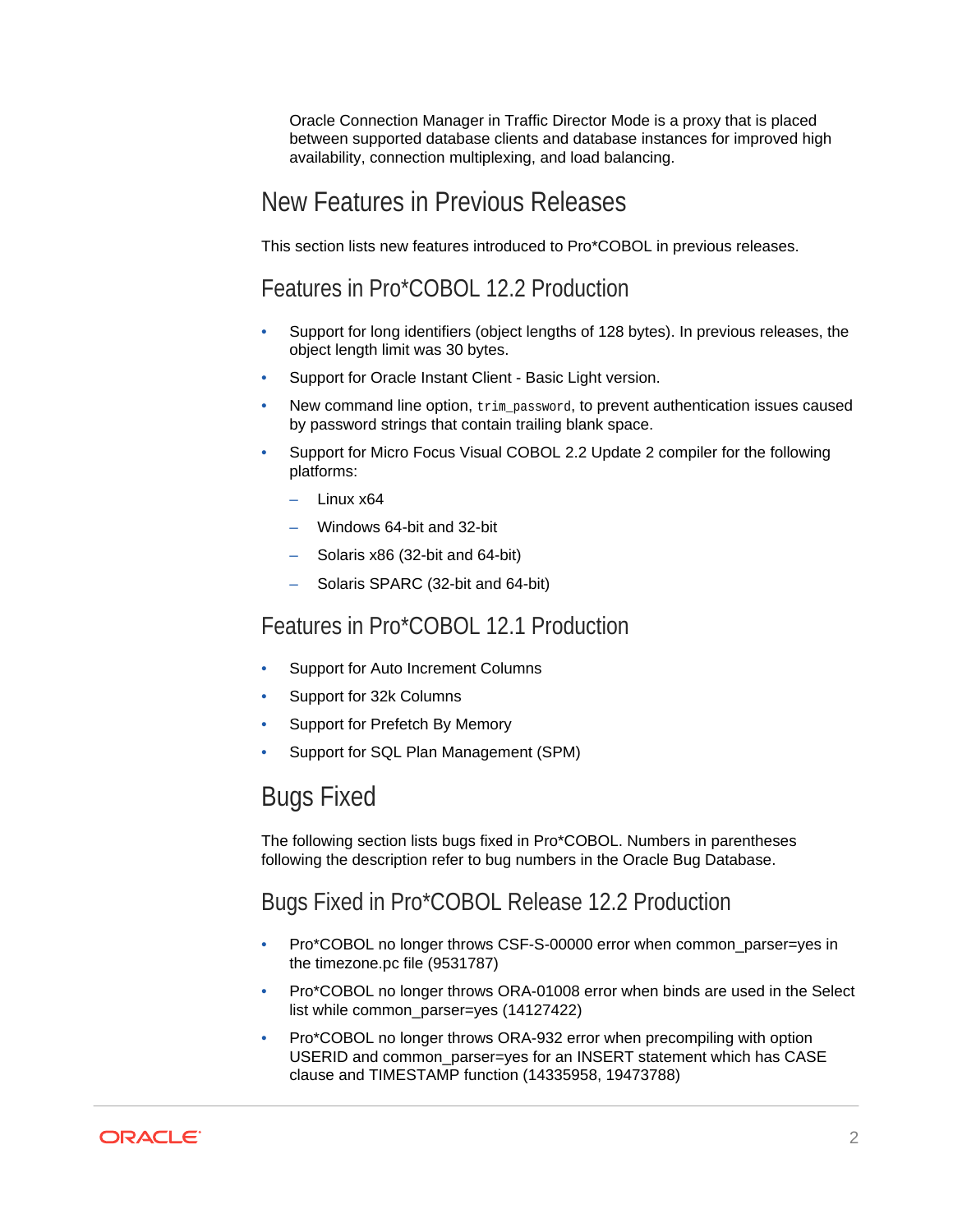- Pro\*COBOL no longer throws PCB-S-00576, PLS-103 error while precompiling with embedded PL/SOL using the select /\*+ index hint \*/ statement (953338)
- Pro\*COBOL no longer fails to set SQLSTATE during rollback, with MODE=ANSI and without declaring SQLCODE (5891984)
- Pro\*COBOL no longer fails to generate a proper log file (17280039)
- Pro\*COBOL no longer throws PCB-S-00400 error while precompiling a program with a Level 88 initialised variable (20194289)
- Pro\*COBOL no longer gets SIGSEGV for duplicate host variables when precompiling with common\_parser=yes (19473788)
- Pro\*COBOL no longer throws PCB-S-00576 error while precompiling a program with common parser=yes (18800170)
- Pro\*COBOL now checks for a fatal error during precompilation before deleting log and sql files (17871321)
- Pro\*COBOL no longer throws ORA-538976288 error when using a "SELECT INTO" statement for PIC N variable (17189633)
- Pro\*COBOL no longer creates a .sql file containing "plan\_run=yes" when precompilation fails (16240153)
- Pro\*COBOL no longer creates over 72 columns when a variable is modified by varying with comp5=yes (14708769)
- SQLGLS calls in Pro\*COBOL now work as expected (14640230)
- Pro\*COBOL no longer returns PCB-S-00400 error during precompilation when a variable identifier follows a COPY statement (14113014)
- Pro\*COBOL no longer returns PCB-S-00400 error when a COPY modifier is used (13478294)
- Pro\*COBOL no longer generates a UNIX Return Code of 0 when precompilation fails (10083052)
- Pro\*COBOL no longer generates .cob files after errors are encountered (9303962)

#### Bugs Fixed in Pro\*COBOL Release 12.1

- Pro\*COBOL no longer crashes while parsing long token/ SQL statement (13006848)
- Pro\*COBOL no longer returns PCB-S-400 when precompiling SQL that includes an inline view written as embedded SQL (EXEC SQL), in-spite of using common\_parser=yes (12641413)
- Pro\*COBOL no longer throws PCB-0400 error when using numeric as first character of a group element (10265545)
- Pro\*COBOL on Windows no longer crashes when option comp1=integer is set (10040552)
- Pro\*COBOL no longer returns ORA-6502 with PL/SQL bind (9905110)
- Pro\*COBOL no longer crashes when a large source file contains a large number of host variables (9689604)

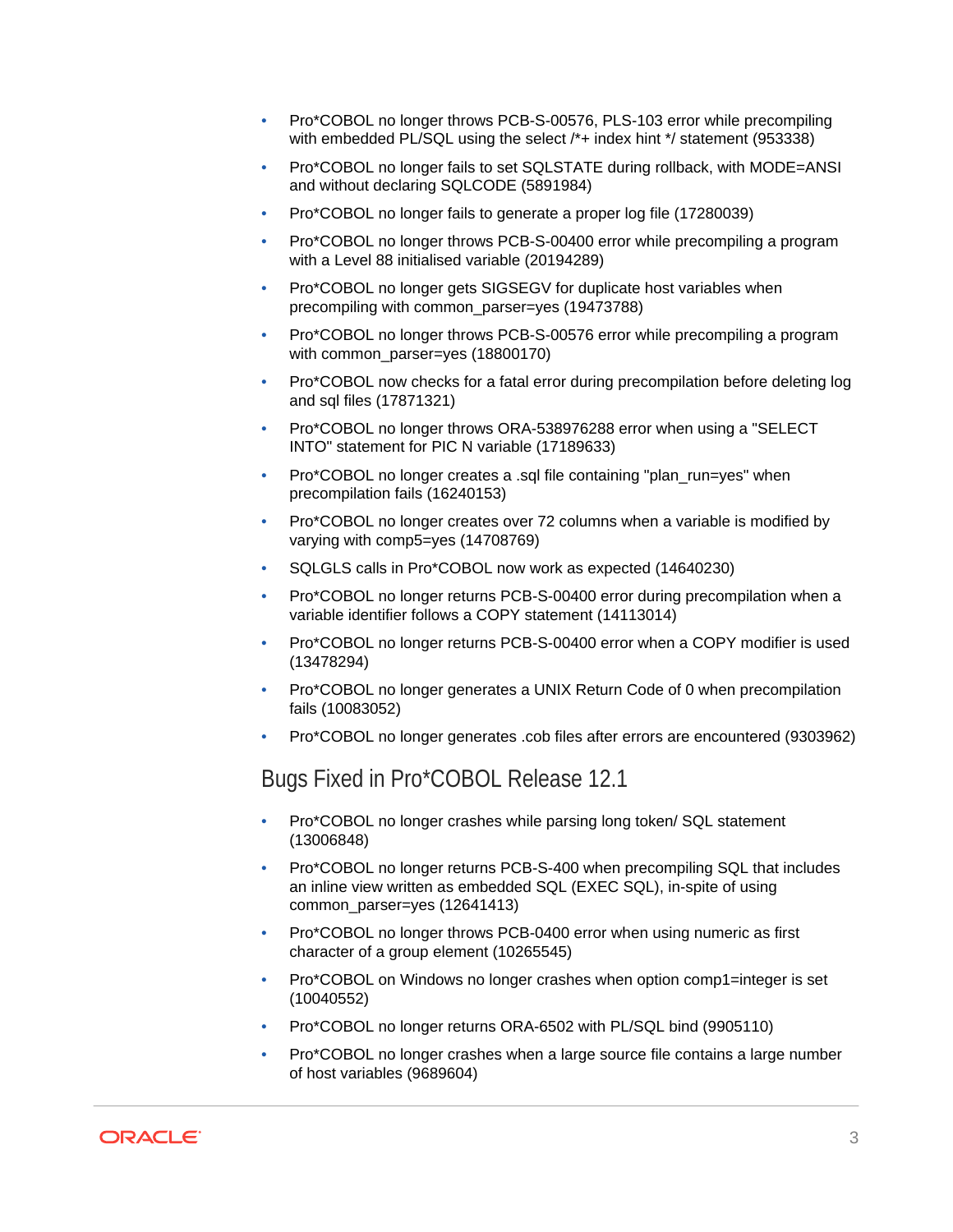- <span id="page-3-0"></span>• Pro\*COBOL now parses statements with a double dot after a COBOL COPY clause after installing patch 9218271 (9470397)
- Pro\*COBOL no longer generates illegal values when a statement is declared at a remote DB and then prepared by passing a string instead of bind-var) (9402996)
- Pro\*COBOL non longer fails with ORA-12899 when max\_rows\_insert is set (9381997)
- Pro\*COBOL non longer returns PCB-S-00214 when JUSTFIED clause is used with host variables (9266470)
- Pro\*COBOL no longer returns PCB-S-400 error if SCREEN SECTION is used (9151190)
- Pro\*COBOL no longer returns PCB-W-233 when host variable was used for AT clause (9147830)
- Pro\*COBOL no longer returns PCB-S-400 when COPY is used in OCCURS clause of an array declaration (9128157)
- Pro\*COBOL no longer returns PCB-S-400 when a COPY statement ends with double dots (9055457)
- Pro\*COBOL now correctly translates SQL statements which contain a list of lists (8932394)
- Pro\*COBOL no longer returns ORA-933 when cursors are declared with outline enabled (8770900)
- Pro\*COBOL no longer returns PCB-S-00400 when an EXE SQL INCLUDE statement is used without an ending period in DATA SECTION (8713408)

#### Support

For Pro\*COBOL support, contact your local Oracle Support Services Center.

Pro\*COBOL® Release Notes, 18c E84345-01

Copyright © 1996, 2018, Oracle and/or its affiliates. All rights reserved.

This software and related documentation are provided under a license agreement containing restrictions on use and disclosure and are protected by intellectual property laws. Except as expressly permitted in your license agreement or allowed by law, you may not use, copy, reproduce, translate, broadcast, modify, license, transmit, distribute, exhibit,<br>perform, publish, or display any part, in a interoperability, is prohibited.

The information contained herein is subject to change without notice and is not warranted to be error-free. If you find any errors, please report them to us in writing.

If this is software or related documentation that is delivered to the U.S. Government or anyone licensing it on behalf of the U.S. Government, then the following notice is applicable:

U.S. GOVERNMENT END USERS: Oracle programs, including any operating system, integrated software, any programs installed on the hardware, and/or documentation, delivered to U.S. Government end users are "commercial computer software" pursuant to the applicable Federal Acquisition Regulation and agency-specific supplemental regulations. As such, use, duplication, disclosure, modification, and adaptation of the programs, including any operating system, integrated software, any programs installed on the hardware, and/or documentation, shall be subject to license terms and license restrictions applicable to the programs. No other rights are granted to the U.S. Government.

This software or hardware is developed for general use in a variety of information management applications. It is not developed or intended for use in any inherently dangerous applications, including applications that may create a risk of personal injury. If you use this software or hardware in dangerous applications, then you shall be responsible to take all appropriate fail-safe, backup, redundancy, and other measures to ensure its safe use. Oracle Corporation and its affiliates disclaim any liability for any damages caused by use of this software or hardware in dangerous applications.

Oracle and Java are registered trademarks of Oracle and/or its affiliates. Other names may be trademarks of their respective owners.